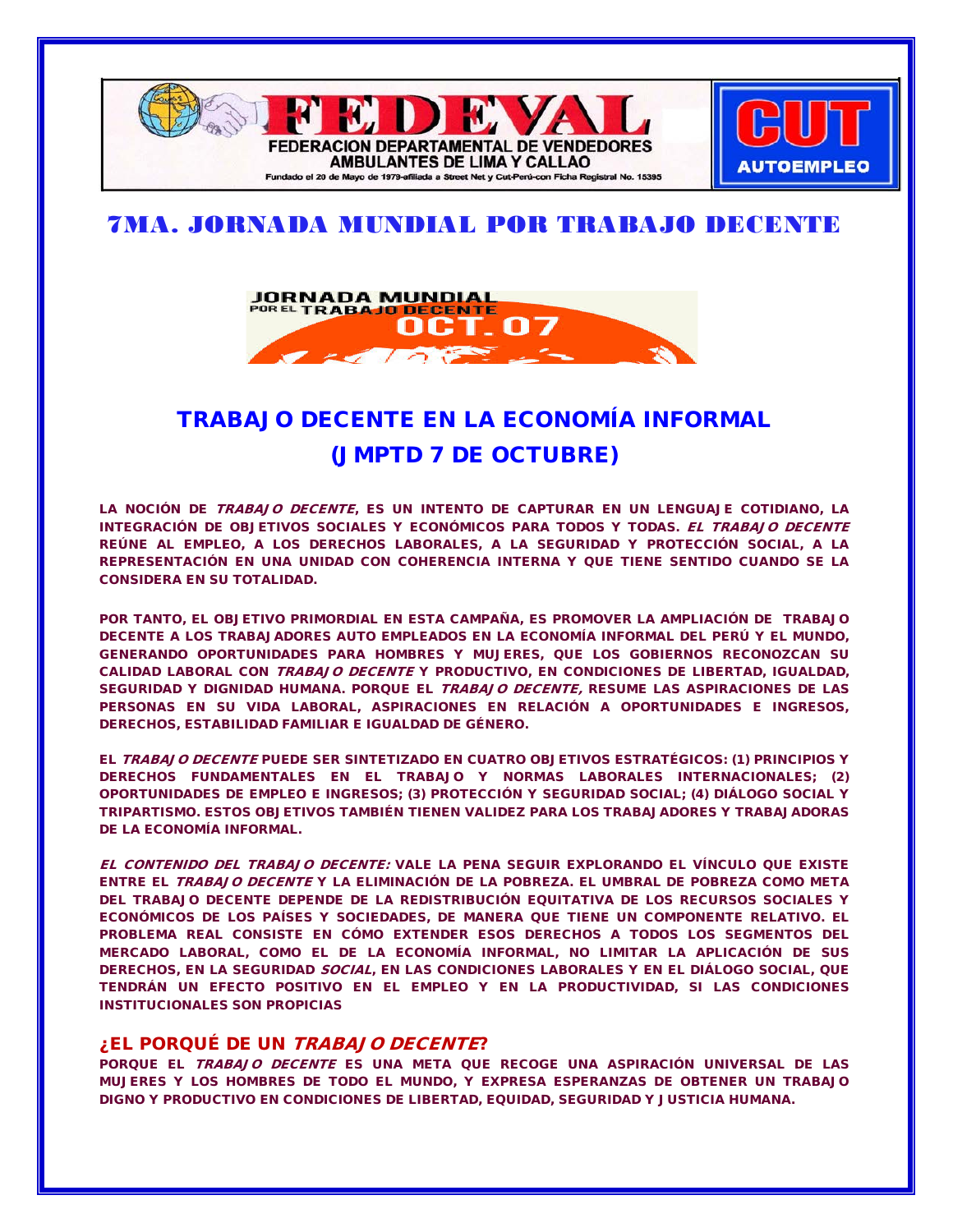TODAS LAS PERSONAS QUE TRABAJAN TIENEN DERECHOS LABORALES. LA IGUALDAD DE GÉNERO ES UN COMPONENTE ESENCIAL EN LOS OBJETIVOS DE TRABAJO DECENTE. LOGRAR LA INCORPORACIÓN DE ESTOS OBJETIVOS EN LA ECONOMÍA INFORMAL ES UNA TAREA MUY DIFÍCIL, PERO HAY MUCHOS EJEMPLOS DE POLÍTICAS Y PROYECTOS CUYO ÉXITO MUESTRAN QUE ELLO ES POSIBLE ESTANDO LA INFORMALIDAD ESTRECHAMENTE VINCULADA A LA POBREZA.

EL OBJETIVO INMEDIATO: ES GARANTIZAR QUE AQUELLOS QUE TRABAJAN EN LA ECONOMÍA INFORMAL SEAN PROTEGIDOS BAJO UNA LEY LABORAL Y TENGAN MEJORES DERECHOS, PROTECCIÓN SOCIAL, ORGANIZACIÓN Y REPRESENTACIÓN;

A CORTO Y MEDIO PLAZO: PROMOVER MARCOS JURÍDICOS Y POLÍTICOS PARA LOGRAR EN EL PERU "LA LEY DEL TRABAJADOR AUTOEMPLEADO" QUE MEJOREN LOS EMPLEOS, QUE FORTALEZCAN LAS CAPACIDAD DE LOS TRABAJADORES Y EMPRESARIOS, EN EL TRÁNSITO DE LA ECONOMÍA INFORMAL HACIA LA ECONOMÍA FORMAL CON TRABAJO DECENTE.

### ALGUNAS RECOMENDACIONES A LOS ESTADOS MANDANTES SEGÚN LA RESOLUCIÓN RELATIVA SOBRE TRABAJO DECENTE Y LA ECONOMÍA INFORMAL CONGREGADA EN SU 90.ª REUNIÓN, 2002,

• COOPERAR CON LOS ESTADOS LA FORMULACIÓN DE POLÍTICAS NACIONALES, REGIONALES Y LOCALES PARA INTEGRAR LA ECONOMÍA INFORMAL AL DESARROLLO.

• AYUDAR A ELIMINAR BARRERAS PARA EL GOCE DE DERECHOS FUNDAMENTALES DEL TRABAJO.

• ELIMINAR BARRERAS PARA LA APLICACIÓN DE NORMAS LABORALES A LA ECONOMÍA INFORMAL; • AYUDAR A LA CREACIÓN Y FORTALECIMIENTO. DE LAS ORGANIZACIONES DE TRABAJADORES AUTOEMPLEADOS/AS EN LA ECONOMÍA INFORMAL

• IDENTIFICAR Y DIVULGAR PRÁCTICAS OPTIMAS DE ORGANIZACIONES PARA LLEGAR A TRABAJADORES Y UNIDADES DE LA ECONOMÍA INFORMAL, ORGANIZARLOS Y SINDICALIZARLOS.

• PONER EN MARCHA PROGRAMAS DE EMPLEO DECENTE Y OPORTUNIDADES EN CAPACITACIÓN, EDUCACIÓN Y FORMACIÓN;

• ABORDAR LA DISCRIMINACIÓN EN LA ECONOMÍA INFORMAL, VELANDO QUÉ PROGRAMAS SE DIRIJAN A GRUPOS VULNERABLES DE (JÓVENES, MUJERES DE HOGAR POBRES, MIGRANTES, ETC.);

• FAVORECER UNA COMPRENSIÓN DE RELACIÓN ENTRE ECONOMÍA INFORMAL Y LA FEMINIZACIÓN DEL TRABAJO, APLICANDO ESTRATEGIAS PARA IGUALDAD EN ACCESO Y GOCE DE TRABAJO DECENTE;

• ACOPIAR, ANALIZAR Y DIVULGAR ESTADÍSTICAS SOBRE MAGNITUD Y CARACTERÍSTICAS DE LA ECONOMÍA INFORMAL QUE AYUDEN A FORMULAR PROGRAMAS Y POLÍTICAS;

• AMPLIAR BASE DE INFORMACIÓN Y CONOCIMIENTOS SOBRE GOBERNANZA Y ECONOMÍA INFORMAL; • REUNIR Y DIFUNDIR INFORMACIÓN DE TRANSICIONES DESDE Y HACIA LA ECONOMÍA INFORMAL, LA FORMA EN QUE SE FOMENTARON Y LOS FACTORES DE ÉXITO;

• INICIATIVAS PARA INTEGRAR Y COLABORAR CON OTRAS INSTITUCIONES PARA CUESTIONES DE LA ECONOMÍA INFORMAL.

FINALMENTE, SEGÚN LA OIT, EL PAIS QUE ESTE APLICANDO ESTOS CUATRO PRINCIPIOS QUE SE SEÑALA, PUEDE GENERAR TRABAJO DECENTE:

1. EL RESPETO DE LOS PRINCIPIOS Y DERECHOS FUNDAMENTALES EN EL TRABAJO Y LAS NORMAS LABORALES INTERNACIONALES.

2. OPORTUNIDADES DE EMPLEO E INGRESOS;

3. PROTECCIÓN Y SEGURIDAD SOCIAL; Y,

4. DIÁLOGO SOCIAL Y TRIPARTISMO.

FINALMENTE, CONSIDERANDO QUE EL TRABAJO DECENTE ES UN DERECHO HUMANO, QUE TODAS LAS PERSONAS EN EDAD DE TRABAJAR DEBEN GOZAR DE ELLO CONFORME SE ESTABLECE EN EL ARTÍCULO 23 DE LA DECLARACIÓN UNIVERSAL DE LOS DERECHOS HUMANOS:

#### ARTÍCULO 23

- 1. TODA PERSONA TIENE DERECHO AL TRABAJO, A LA LIBRE ELECCIÓN DE SU TRABAJO, EN CONDICIONES EQUITATIVAS Y SATISFACTORIAS, Y A LA PROTECCIÓN CONTRA EL DESEMPLEO.
- 2. TODA PERSONA TIENE DERECHO, SIN DISCRIMINACIÓN ALGUNA, A IGUAL SALARIO POR TRABAJO IGUAL.